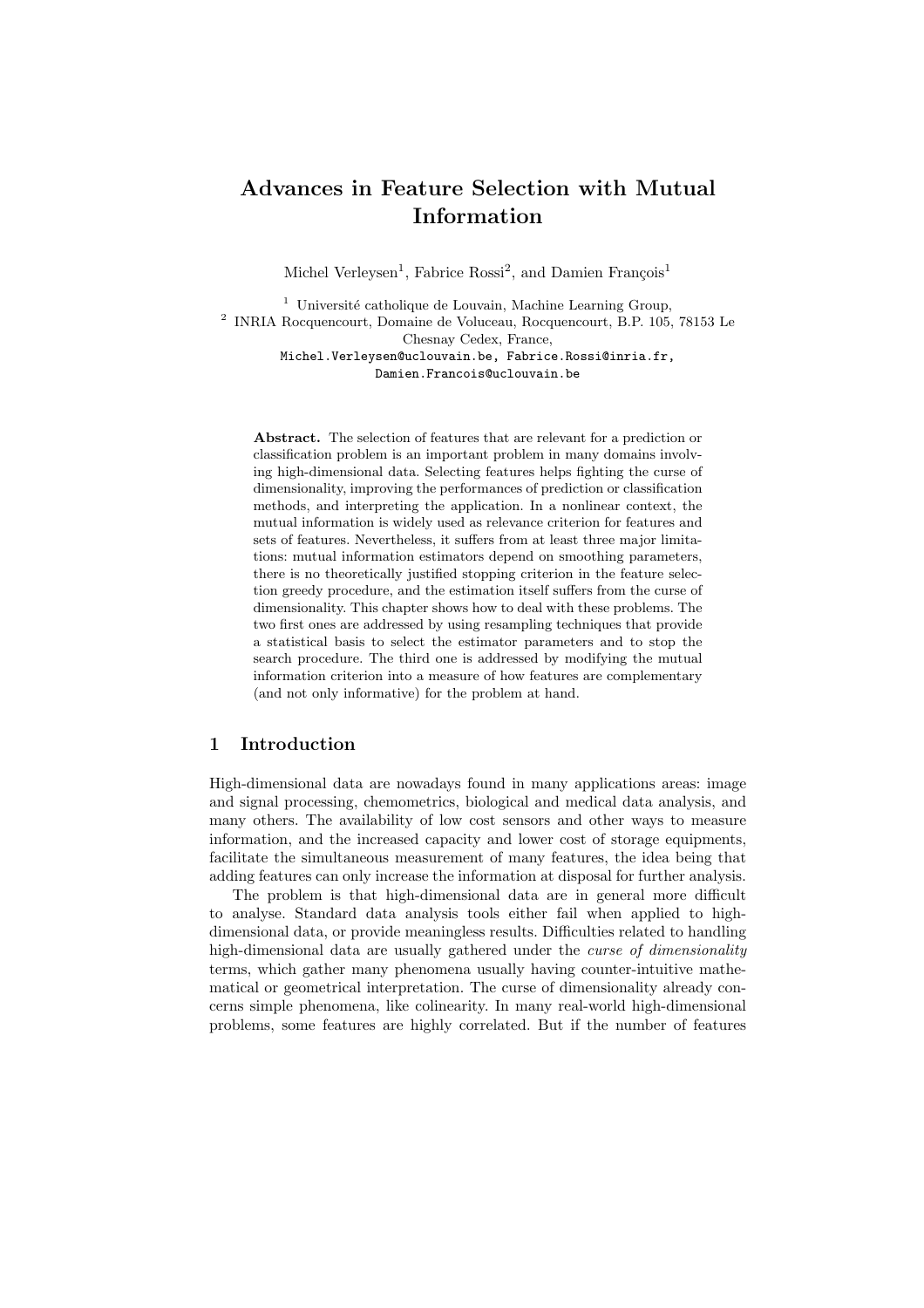exceeds the number of measured data, even a simple linear model will lead to an undetermined problem (more parameters to fit than equations). Other difficulties related to the curse of dimensionality arise in more common situations, when the dimension of the data space is high even if many data are available for fitting or learning. For example, data analysis tools which use Euclidean distances between data or representatives, or any kind of Minkowski or fractional distance (i.e. most tools) suffer from the fact that distances concentrate in highdimensional spaces (distances between two random close points and between two random far ones tend to converge to the same value, in average).

Facing these difficulties, data analysis tools must address two ways to counteract them. One is to develop tools that are able to model high-dimensional data with a number of (effective) parameters which is lower than the dimension of the space. As an example, Support-Vector Machines enter into this category. The other way is to decrease in some way the dimension of the data space, without significant loss of information. The two ways are complementary, as the first one addresses the algorithms while the second preprocesses the data themselves. Two possibilities also exist to reduce the dimensionality of the data space: features (dimensions) can be selected, or combined. Feature combination means to project data, either linearly (Principal Component Analysis, Linear Discriminant Analysis, etc.) or nonlinearly. Selecting features, i.e. keeping some of the original features as such, and discarding others, is a priori less powerful than projection (it is a particular case). However, it has a number of advantages, mainly when interpretation is sought. Indeed after selection the resulting features are among the original ones, which allows the data analyst to interact with the application provider. For example, discarding features may help avoiding to collect useless (possibly costly) features in a further measument campaign. Obtaining relevances for the original features may also help the application specialist to interpret the data analysis results, etc. Another reason to prefer selection to projection in some circumstances, is when the dimension of the data is really high, and the relations between features known or identified to be strongly nonlinear. In this case indeed linear projection tools cannot be used; and while nonlinear dimensionality reduction is nowadays widely used for data visualization, its use in quantitative data preprocessing remains limited because of the lack of commonly accepted standard method, the need for expertise to use most existing tools and the computational cost of some of the methods.

This chapter deals with feature selection, based on mutual information between features. The following of this chapter is organized as follows. Section 2 introduces the problem of feature selection and the main ingredients of a selection procedure. Section 3 details the Mutual Information relevance criterion, and the difficulties related to its estimation. Section 4 shows how to solve these issues, in particular how to choose the smoothing parameter in the Mutual Information estimator, how to stop the greedy search procedure, and how to extend the mutual information concept by using nearest neighbor ranks when the dimension of the search space increases.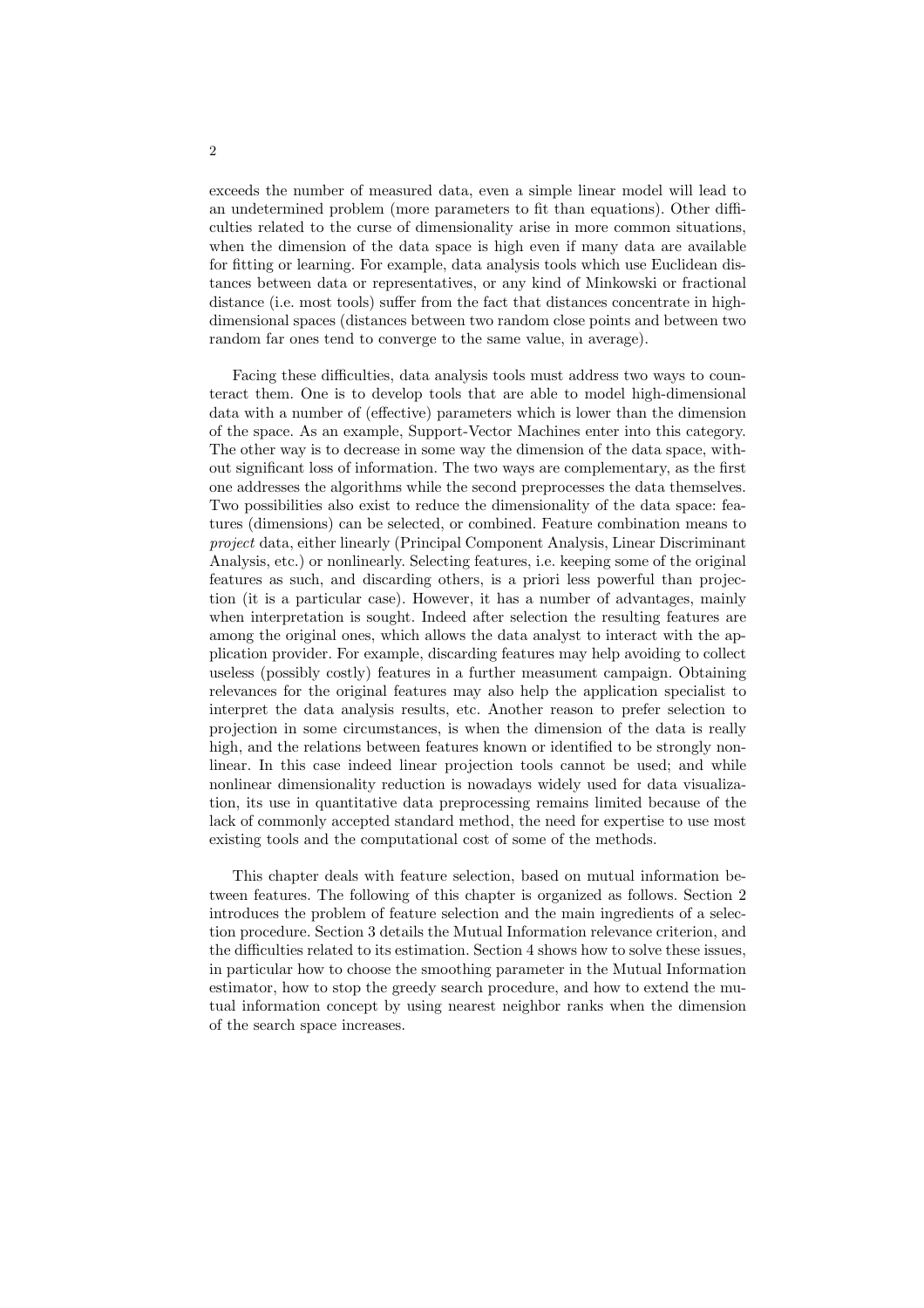## 2 The two ingredients of feature selection

Feature selection aims at reducing the dimensionality of data. It consists in selecting relevant variables (or features) among the set of original ones. The relevance has to be measured in an objective way, through an appropriate and well-defined criterion. However, defining a criterion does not solve the feature selection problem. As the number of initial features is usually large, it is computationally impossible to test all possible subsets of them, even if the criterion to measure the relevance is simple to evaluate. In addition to the definition of the criterion, there is thus a need to define a search procedure among all possible subsets. The relevance criterion and the greedy search procedure are the two basic ingredients of feature selection.

Note that in some situations, feature selection does not aim only at selecting features among the original ones. In some cases indeed, potentially relevant features are not known in advance, and must be extracted or created from the raw data. Think for example of data being curves, as in spectroscopy, in hysteresis curve analysis, or more generally in the processing of functions. In this case the dimension of the data is infinite, and a first choice must consist in extracting a finite number of original features. Curve sampling may be an answer to this question, but other features, as integrals, area under curve, derivatives, etc. may give appropriate information for the problem too. It may thus reveal interesting to first extract a large number of features in a more or less blind way from the original data, and then to use feature selection to select those that are most relevant, in an objective way.

In addition to choosing a relevance criterion and a greedy procedure, a number of other issues have to be addressed. First, one has to define on which features to apply the criterion. For example, if the criterion is correlation, is it better to keep features that are highly correlated to the output (and to drop the other ones), or to drop features that are highly correlated between them (and to keep uncorrelated ones)? Both ideas are reasonable, and will lead to different selections.

Another key issue is simply whether to use a criterion or not. If the goal of feature selection is to use the reduced feature set as input to a prediction or classification model, why not to use the model itself as a criterion? In other words, why not fitting a model on each possible subset (resulting from the greedy search), instead of using a criterion that will probably result in measuring relevance in a different way as the model would do? Using the model is usually referred to as a wrapper approach, while using an alternative criterion is a filter approach. In theory, there is nothing better than using the model itself, as the final goal is model performances. However, the wrapper way may have two drawbacks: first it could be computationally too intensive for example when using nonlinear neural networks or machine learning tools that require tedious learning. Secondly, when the stochastic nature of the tools makes that their results vary according to initial conditions or other parameters, the results may not be unique, which results in a noisy estimation of the relevance and the need for further simulations to reduce this noise. The main goal of criteria in filters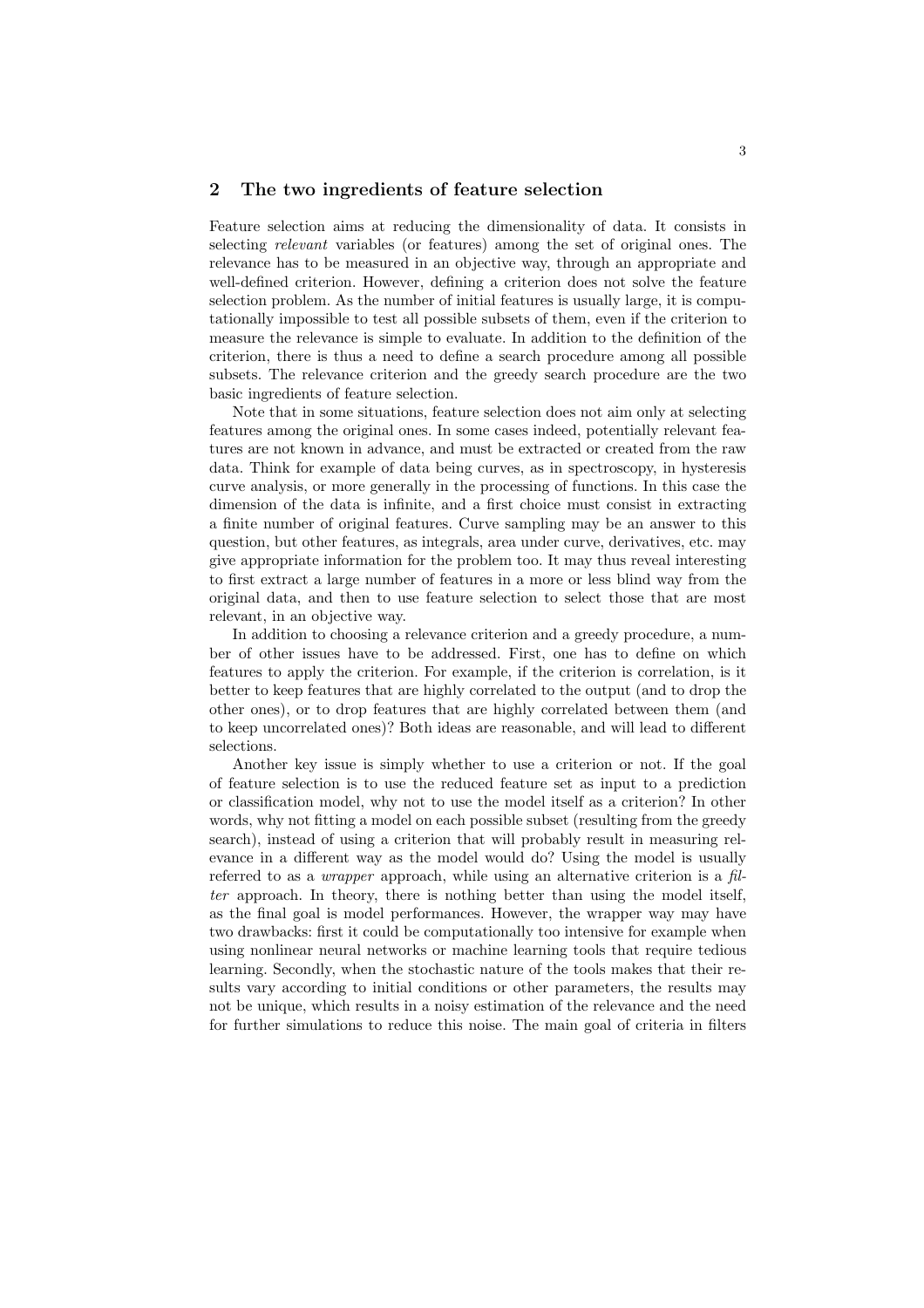is then to facilitate the measure of feature relevance, rather than to provide a unique and unquestionable way of evaluation. This must be kept in mind when designing both the relevance criterion and the greedy procedure: both will act as compromises between adequateness (with the final goal of model performances) and the computational complexity.

Most of the above issues are extensively discussed in the large scientific literature about feature selection. One issue which is much less discussed is how to evaluate the criterion. An efficient criterion must measure any kind of relation between features, not only linear relations. Such a nonlinear criterion is however a (simplified) data model by itself, and requires to fix some design parameters. How to fix these parameters is an important question too, as an inappropriate choice may lead to wrong relevance estimations.

This chapter mainly deals with the last question, i.e. how to estimate in practice, and efficiently, the relevance criterion. Choices that are made concerning the criterion itself and the greedy procedure are as follows.

As the relevance criterion must be able to evaluate any relation between features, and not only linear relations, the correlation is not appropriate. A nonlinear extension to correlation, borrowed from the information theory, is the mutual information (MI). The mathematical definition of MI and its estimation will be detailed in the next section.

Feature selection necessitates to select sets of features. This means that it is the relevance of the sets that must be evaluated, rather than the relevance of the features in the set. Indeed evaluating individually the relevance of single features would result in similar relevances; if two highly correlated, but highly relevant too, features are contained in the original set, they will then both be selected, while selecting one would have been sufficient for the prediction or classification model. Evaluating sets of features means in other words, to be able to evaluate the relevance of a multi-dimensional variable (a vector), instead of a scalar one only. Again MI is appropriate with this respect, as detailed in the next section.

Finally, many greedy procedures are proposed in the literature. While several variants exist, they can be roughly categorized in forward and backward procedures; the former means that the set is built from scratch by adding relevant features at each step, while the latter proceeds by using the whole set of initial features and removing irrelevant ones. Both solutions have their respective advantages and drawbacks. A drawback of the forward procedure is that the initial choices (when few features are concerned) influence the final choice, and may reveal suboptimal. However, the forward procedure has an important advantage: the maximum size of the vectors (feature sets) that have to be evaluated by the criterion is equal to the final set size. In the backward approach, the maximum size is the one in the initial step, i.e. the size of the initial feature set. As it will be seen in the next section, the evaluation of the criterion is also made more difficult because of the curse of dimensionality; working in smaller space dimensions is thus preferred, what justifies the choice for a forward approach.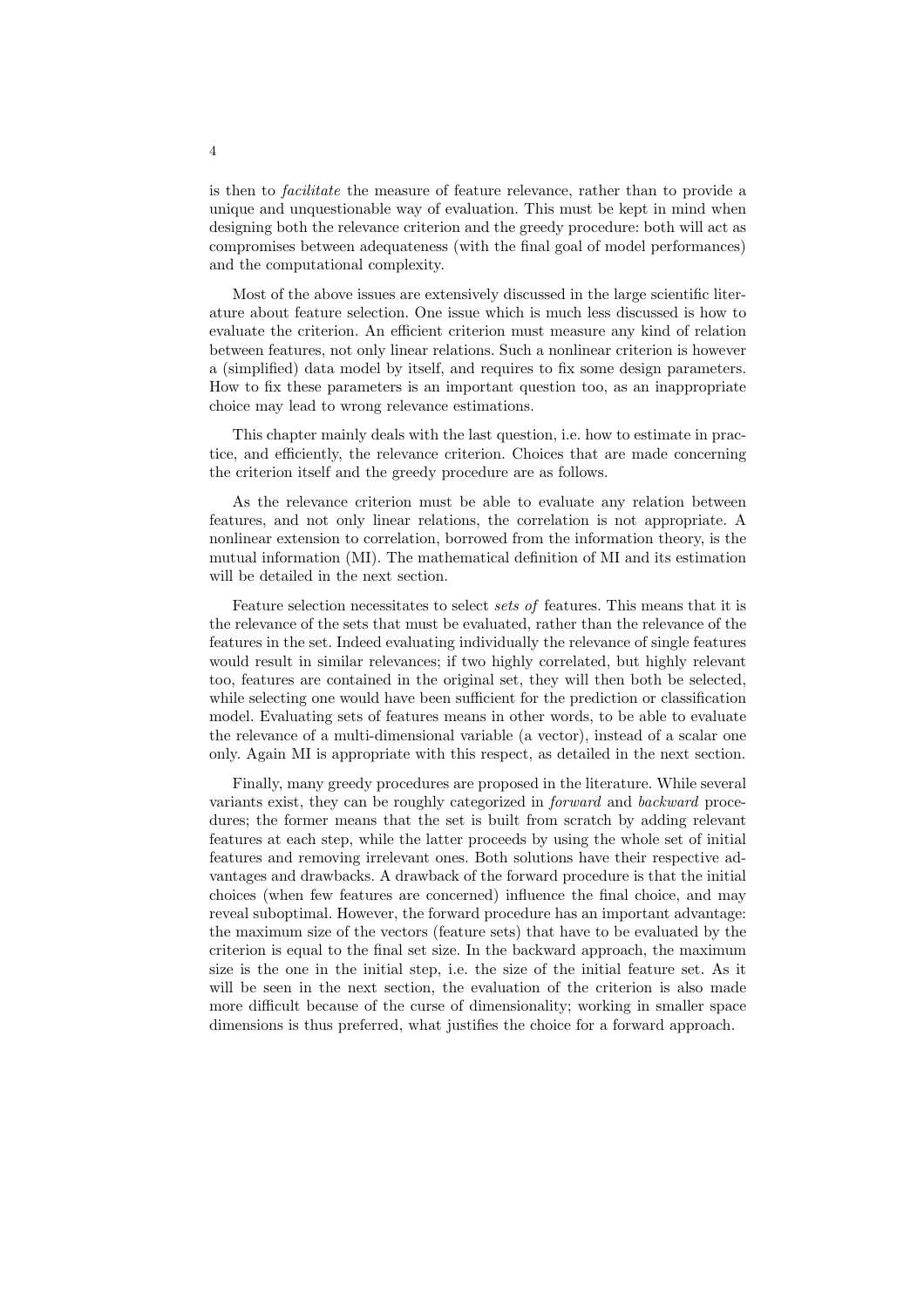# 3 Feature selection with Mutual Information

A prediction (or classification) model aims to reduce the uncertainty on the output, the dependent variable. As mentioned in the previous section, a good criterion to evaluate the relevance of a (set of) feature(s) is nothing else than a simplified prediction model. A natural idea is then to measure the uncertainty of the output, given the fact that the inputs (independent variables) are known. The formalism below is inspired from [10].

#### 3.1 Mutual information definition

A powerful formalization of the uncertainty of a random variable is Shannon's entropy. Let  $X$  and  $Y$  be two random variables; both may be multidimensional (vectors). Let  $\mu_X(x)$  and  $\mu_Y(y)$  the (marginal) probability density functions (pdf) of X and Y, respectively, and  $\mu_{X,Y}(x,y)$  the joint pdf of the  $(X,Y)$  variable. The entropies of  $X$  and of  $Y$ , which measures the uncertainty on these variables, are defined respectively as

$$
H(X) = -\int \mu_X(x) \log \mu_X(x) dx,
$$
 (1)

$$
H(Y) = -\int \mu_Y(y) \log \mu_Y(y) dy.
$$
 (2)

If Y depends on X, the uncertainty on Y is reduced when X is known. This is formalized through the concept of conditional entropy:

$$
H(Y|X) = -\int \mu_X(x) \int \mu_Y(y|X=x) \log \mu_Y(y|X=x) dy dx.
$$
 (3)

The Mutual Information (MI) then measures the reduction in the uncertainty on  $Y$  resulting from the knowledge of  $X$ :

$$
MI(X,Y) = H(Y) - H(Y|X).
$$
\n<sup>(4)</sup>

It can easily be verified that the MI is symmetric:

$$
MI(X,Y) = MI(Y,X) = H(Y) - H(Y|X) = H(X) - H(X|Y); \tag{5}
$$

it can be computed from the entropies:

$$
MI(X,Y) = H(X) + H(Y) - H(X,Y),
$$
\n(6)

and is equal to the Kullback-Leibler divergence between the joint pdf and the product of the marginal pdfs:

$$
I(X,Y) = \int \int \mu_{X,Y}(x,y) \log \frac{\mu_{X,Y}(x,y)}{\mu_X(x)\mu_Y(y)}.
$$
 (7)

In theory as the pdfs  $\mu_X(x)$  and  $\mu_Y(y)$  may be computed from the joint one  $\mu_{X,Y}(x,y)$  (by integrating over the second variable), one only needs  $\mu_{X,Y}(x,y)$ in order to compute the MI between  $X$  and  $Y$ .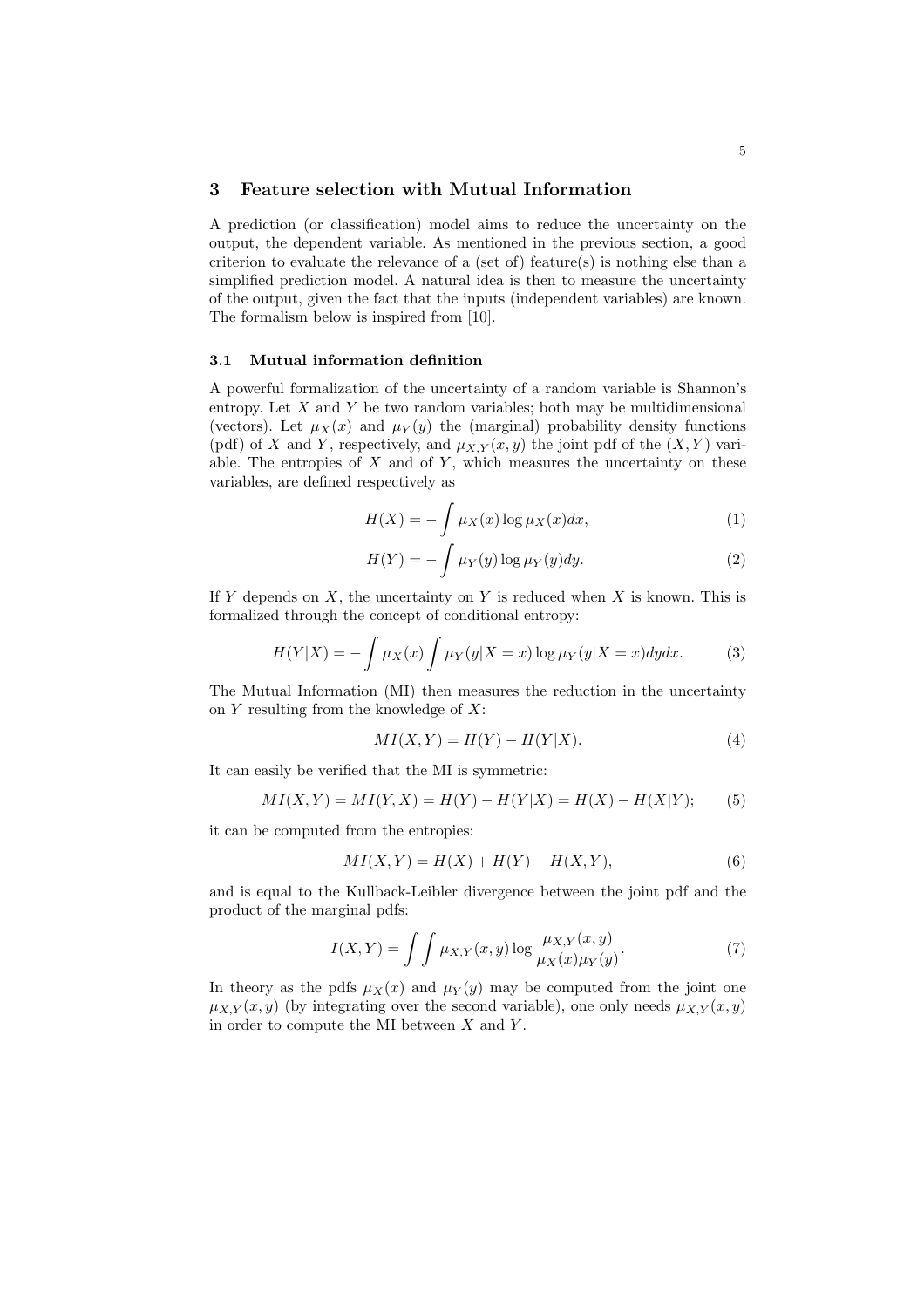#### 3.2 Mutual Information estimation

According to the above equations, the estimation of the MI between  $X$  and  $Y$ may be carried out in a number of ways. For instance, equation (6) may be used after the entropies of  $X, Y$  and  $X, Y$  are estimated, or the Kullback-Leibler divergence between the pdfs may be used as in equation (7).

The latter solution necessitates to estimate the pdfs from the know sample (the measured data). Many methods exist to estimate pdfs, including histograms and kernel-based approximations (Parzen windows), see e.g. [11]. However, these approaches are inherently restricted to low-dimensional variables. If the dimension of X exceeds let's say three, histograms and kernel-based pdf estimation requires a prohibitive number of data; this is a direct consequence of the curse of dimensionality and the so-called empty space phenomenon. However, as mentioned in the previous section, the MI will have to be estimated on sets of features (of increasing dimension in the case of a forward procedure). Histograms and kernel-based approximators become rapidly inappropriate for this reason.

Although not all problems related to the curse of dimensionality are solved in this way, it appears that directly estimating the entropies is a better solution, at least if an efficient estimator is used. Intuitively, the uncertainty on a variable is high when the distribution is flat and small when it has high peaks. A distribution with peaks means that neighbors (or successive values in the case of a scalar variable) are very close, while in a flat distribution the distance between a point and its neighbors is larger. Of course this intuitive concept only applies if there is a finite number of samples; this is precisely the situation where it is needed to estimate the entropy rather than using its integral definition. This idea is formalized in the Kozachenko-Leonenko estimator for differential Shannon entropy [7]:

$$
\hat{H}(X) = -\psi(K) + \psi(N) + \log c_D + \frac{D}{N} \sum_{n=1}^{N} \log \epsilon(n, K)
$$
 (8)

where N is the number of samples  $x_n$  in the data set, D is the dimensionality of X,  $c_D$  is the volume of a unitary ball in a D-dimensional space, and  $\epsilon(n,K)$ is twice the distance from  $x_n$  to its K-th neighbour. K is a parameter of the estimator, and  $\psi$  is the digamma function given by

$$
\psi(t) = \frac{\Gamma'(t)}{\Gamma(t)} = \frac{d}{dt} \ln \Gamma(t),\tag{9}
$$

with

$$
\Gamma(t) = \int_0^\infty u^{t-1} e^{-u} du.
$$
\n(10)

The same intuitive idea of  $K$ -th nearest neighbor is at the basis of an estimator of the MI between  $X$  and  $Y$ . The MI is aimed to measure the loss of uncertainty on Y when  $X$  is known. In other words, this means to answer the question whether some (approximate) knowledge on the value of  $X$  may help identifying what can be the possible values for  $Y$ . This is only feasible if there exists a certain notion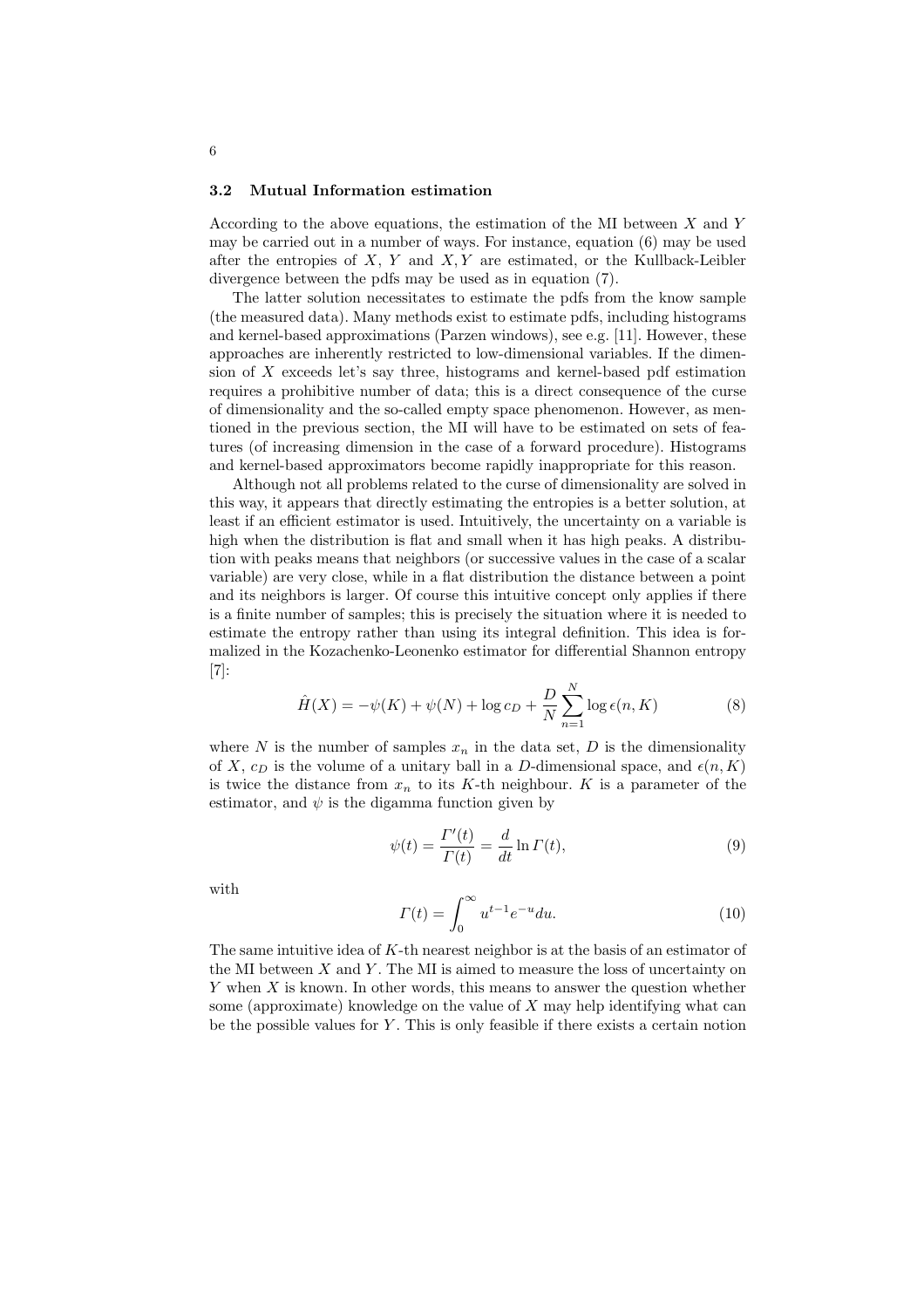of continuity or smoothness when looking to Y with respect to X. Therefore, close values in X should result in corresponding close values in Y. This is again a matter of K-nearest neighbors: for a specific data point, if its neighbors in the  $X$  and Y spaces correspond to the same data, then knowing  $X$  helps in knowing Y, which reflects a high MI.

More formally, let us define the joint variable  $Z = (X, Y)$ , and  $z_n =$  $(x_n,y_n), 1 \leq n \leq N$  the available data. Next, we define the norm in the Z space as the maximum norm between the X and Y components; if  $z_n = (x_n, y_n)$ and  $z_m = (x_m, y_m)$ , then

$$
||z_n - z_m||_{\infty} = \max(||x_n - x_m||, ||y_n - y_m||),
$$
\n(11)

where the norms in the X and Y spaces are the natural ones. Then  $z_{K(n)}$  is defined as the K-nearest neighbor of  $z_n$  (measured in the Z space).  $z_{K(n)}$  can be decomposed in its x and y parts as  $z_{K(n)} = (x_{K(n)}, y_{K(n)})$ ; note however that  $x_{K(n)}$  and  $y_{K(n)}$  are not (necessarily) the K-nearest neighbors of  $x_n$  and  $y_n$  respectively, with  $z_n = (x_n, y_n)$ .

Finally, we denote

$$
\epsilon_n = ||z_n - z_{K(n)}||_{\infty} \tag{12}
$$

the distance between  $z_n$  and its K-nearest neighbor. We can now count the number  $\tau_x(n)$  of points in X whose distance from  $x_n$  is strictly less than  $\epsilon_n$ , and similarly the number  $\tau_y(n)$  of points in Y whose distance from  $y_n$  is strictly less than  $\epsilon_n$ . It can then be shown [8] that  $MI(X, Y)$  can be estimated as:

$$
\widehat{MI}(X,Y) = \psi(K) + \psi(N) - \frac{1}{N} \sum_{n=1}^{N} [\psi(\tau_x(n)) + \psi(\tau_y(n))]. \tag{13}
$$

As with the Kozachenko-Leonenko estimator for differential entropy,  $K$  is a parameter of the algorithm and must be set with care to obtain an acceptable MI estimation. With a small value of  $K$ , the estimator has a small bias but a high variance, while a large value of  $K$  leads to a small variance but a high bias.

In summary, while the estimator (13) may be efficiently used to measure the mutual information between  $X$  and  $Y$  (therefore the relevance of  $X$  to predict Y), it still suffers from two limitations. Firstly, there is a parameter  $(K)$  in the estimator that must be chosen with care. Secondly, it is anticipated that the accuracy of the estimator will decrease when the dimension of the  $X$  space increases, i.e. along the steps of the forward procedure. These two limitations will be addressed further in this contribution.

### 3.3 Greedy selection procedure

Suppose that M features are initially available. As already mentioned in Section 2, even if the relevance criterion was well-defined and easy to estimate, it is usually not possible to test all  $2^M - 1$  non-empty subsets of features in order to select the best one. There is thus a need for a greedy procedure to reduce the search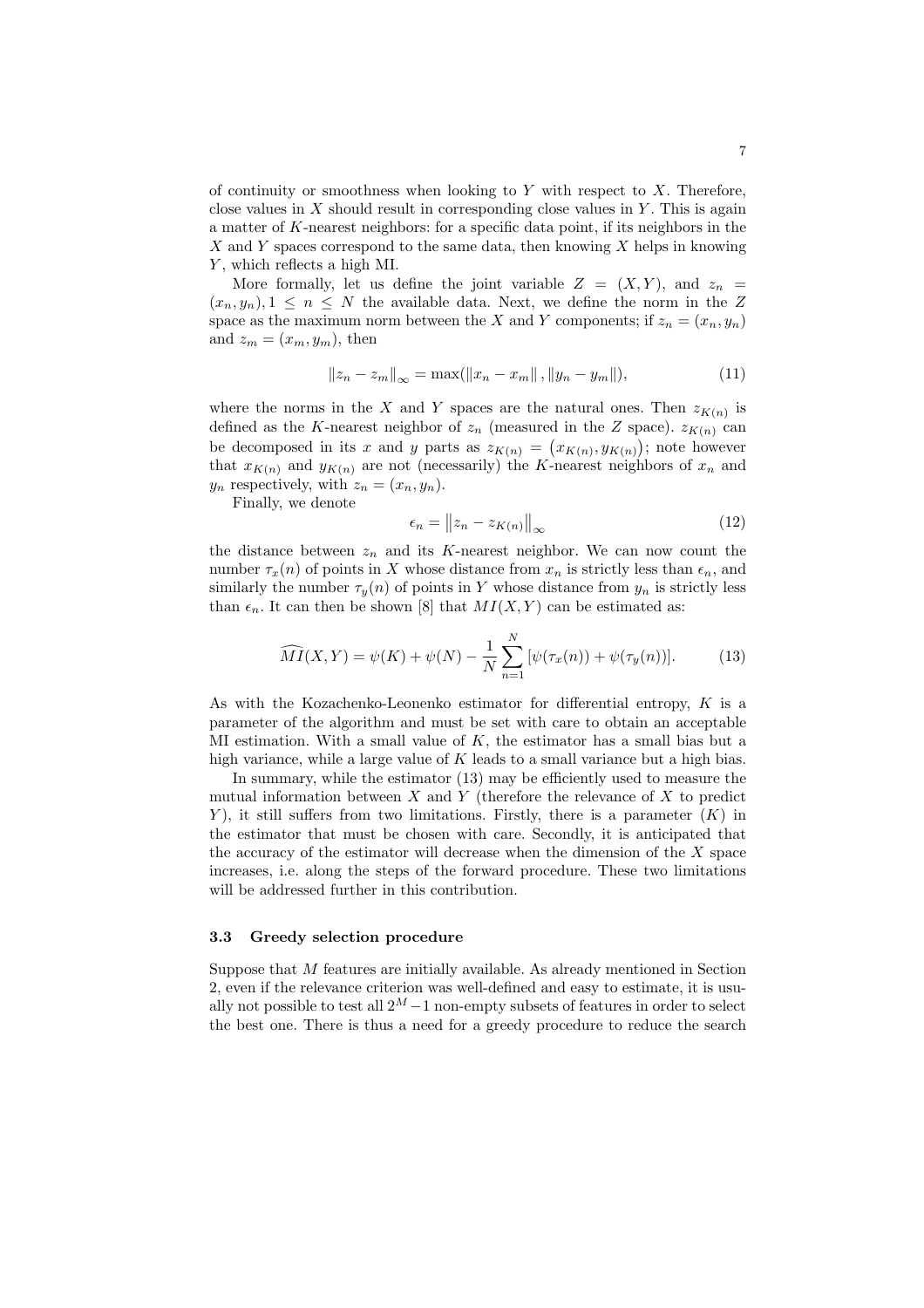space, the aim being to have a good compromise between the computation time (or the number of tested subsets) and the potential usefulness of the considered subsets. In addition, the last limitation mentioned in the previous subsection gives the preference to greedy search avoiding subsets with a too large number of features.

With these goals in mind, it is suggested to use a simple forward procedure. The use of a backward procedure (starting from the whole set of M features) is not considered to avoid having to evaluate mutual information on M-dimensional vectors.

The forward search consists first in selecting the feature that maximizes the mutual information with the output  $Y$ :

$$
X_{s_1} = \arg\max_{X_j, 1 \le j \le M} \widehat{MI}(X_j, Y). \tag{14}
$$

Then in step  $t$   $(t \geq 2)$ , the t-th features is selected as

$$
X_{s_t} = \arg\max_{X_j, 1 \le j \le M, j \notin \{s_1, s_2, \dots, s_{t-1}\}} \widehat{MI}\left(\left\{X_{s_1}, X_{s_2}, \dots, X_{s_{t-1}}, X_j\right\}, Y\right). \tag{15}
$$

Selecting features incrementally as defined by equations (14) and (15) makes the assumption that once a feature is selected, it should remain in the final set. Obviously, this can lead to a suboptimal solution: it is not because the first feature (for example) is selected according to equation (14) that the optimal subset necessarily contains this feature. In other words, the selection process may be stuck in a local minimum. One way to decrease the probability of being stuck in a local minimum is to consider the removing of a single feature at each step of the algorithm. Indeed, there is no reason that a selected feature (for example the first one according to equation (14)) belongs to the optimal subset. Giving the possibility to remove a feature that has become useless after some step of the procedure is thus advantageous, while the increased computational cost is low. More formally, the feature defined as

$$
X_{s_d} = \arg\max_{X_j, \ 1 \le j \le t-1} \widehat{MI}\left(\left\{X_{s_1}, X_{s_2}, \dots, X_{s_{j-1}}, X_{s_{j+1}}, \dots, X_{s_t}\right\}, Y\right) \tag{16}
$$

is removed if

$$
\widehat{MI}\left(\left\{X_{s_1},\ldots,X_{s_{d-1}},X_{s_{d+1}},\ldots,X_{s_t}\right\},Y\right) > \widehat{MI}\left(\left\{X_{s_1},\ldots,X_{s_t}\right\},Y\right). \tag{17}
$$

Of course, the idea or removing features if the removal leads to an increased MI may be extended to several features at each step. However, this is nothing else than extending the search space of subsets. The forward-backward procedure consisting in considering the removal of only one feature at each step is thus a good compromise between expected performances and computational cost.

Though the above suggestion seems to be appealing, and is used in many state-of-the-art works, it is theoretically not sound. Indeed, it can easily be shown that the mutual information can only increase if a supplementary variable is added to a set [2]. The fact that equation (17) may hold in practice is only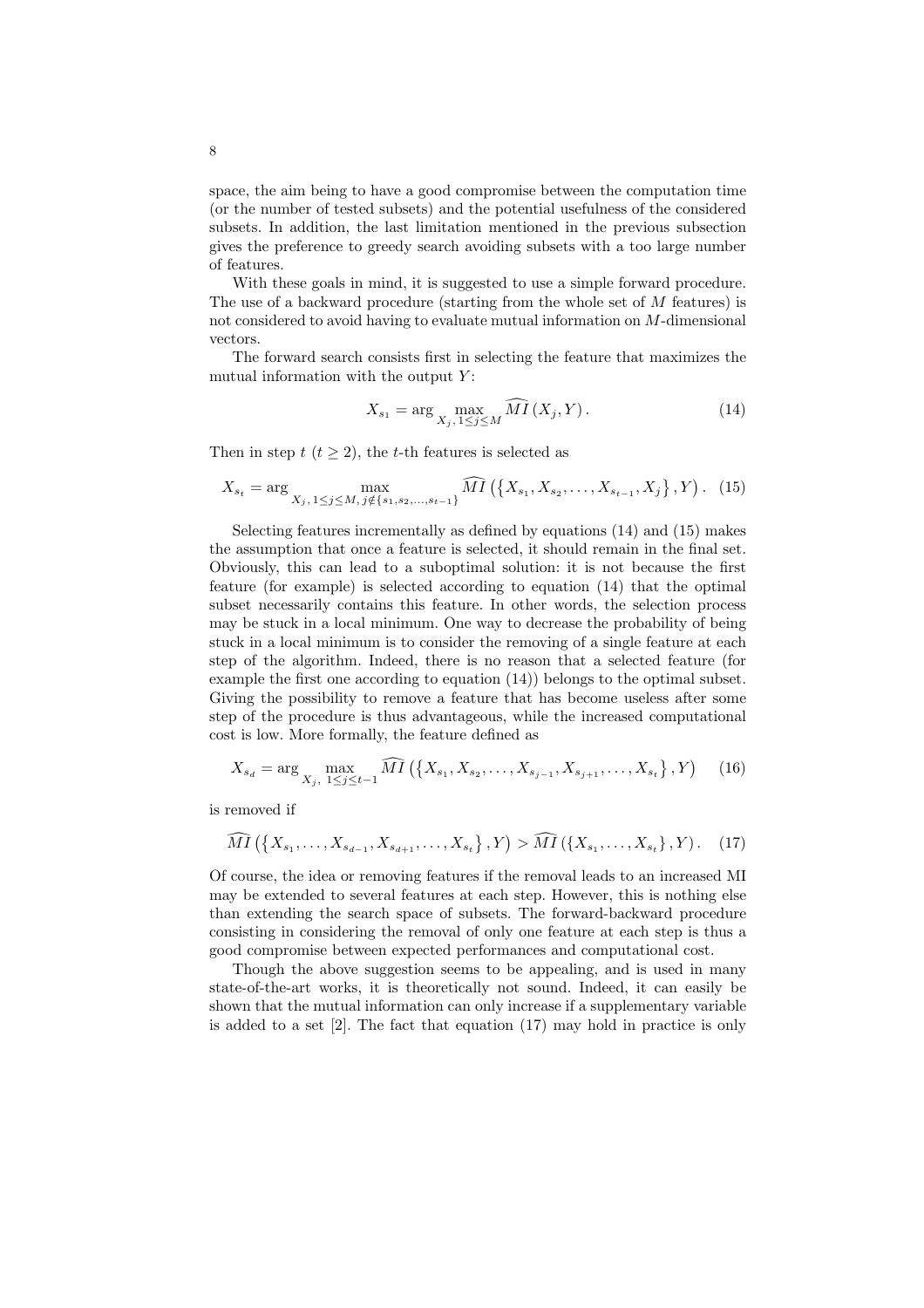due to the fact that equations (16) and (17) involve estimations of the MI, and not the theoretical values. The question is then whether it is legitimate to think that condition (17) will effectively lead to the removal of unnecessary features, or if this condition will be fulfilled by chance, without a sound link to the nonrelevance of the removed features.

Even if the backward procedure is not used, the same problem appears. In theory indeed, if equation (15) is applied repeatedly with the true MI instead of the estimated one, the MI will increase at each step. There is thus no stopping criterion, and without additional constraint the procedure will result in the full set of  $M$  initial features! The traditional way is then to stop when the estimation of the MI begins to decrease. This leads to the same question whether the decrease of the estimated value is only due to a bias or noise in the estimator, or has a sound link to the non or low relevance of a feature.

#### 3.4 The problems to solve

To conclude this section, coupling the use of an estimator of the mutual information, even if this estimator is efficient, to a greedy procedure raises several questions and problems. First, the estimator includes (as any estimator) a smoothing parameter that has to be set with care. Secondly, the dimension of the vectors from which a MI has to be estimated may have an influence on the quality of the estimation. Finally, the greedy procedure (forward, or forward-backward) needs a stopping criterion. In the following section, we propose to solve all these issues together by the adequate use of resampling methods. We also introduce an improvement to the concept of mutual information, when used to measure the relevance of a (set of) features.

### 4 Improving the feature selection by MI

In this section, we first address the problem of setting the smoothing parameter in the MI estimator, by using resampling methods. Secondly, we show how using the same resampling method provides a natural and sound stopping criterion for the greedy procedure. Finally, we show how to improve the concept of MI, by introducing a conditional redundancy concept.

#### 4.1 Parameter setting in the MI estimation

The estimator defined by equation (13) faces a classical bias/variance dilemma. While the estimator is known to be consistent (see [6]), it is only asymptotically unbiased and can therefore be biased on a finite sample. Moreover, as observed in  $[8]$ , the number of neighbors K acts as a smoothing parameter for the estimator: a small value of K leads to a large variance and a small bias, while a large value of K has the opposite effects (large bias and small variance).

Choosing K consists therefore in balancing the two sources of inaccuracy in the estimator. Both problems are addressed by resampling techniques. A crossvalidation approach is used to evaluate the variance of the estimator while a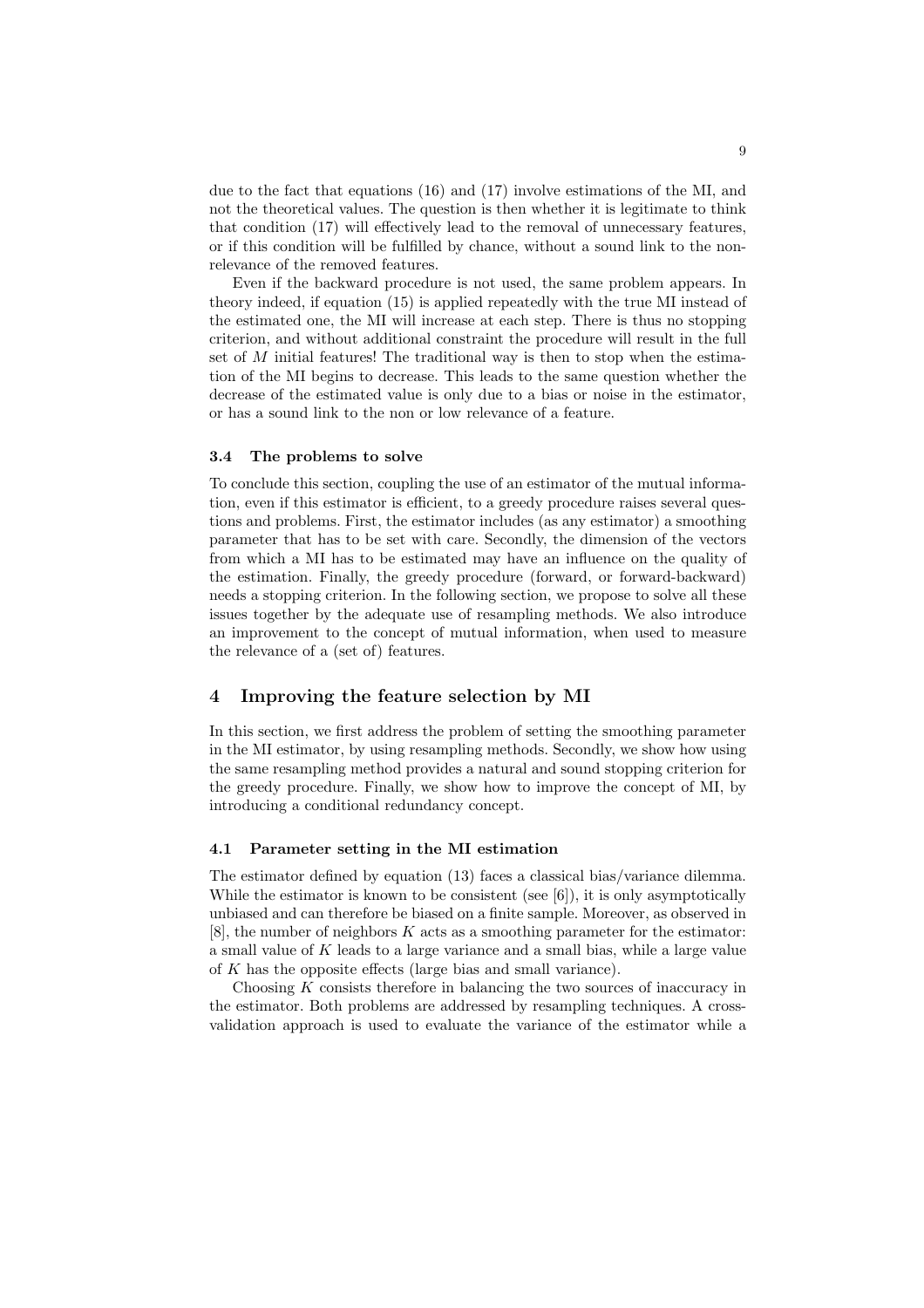permutation method provide some baseline value of the mutual information that can reduce the influence of the bias. Then  $K$  is chosen so as to maximize the significance of the high MI values produced by the estimator.

The first step of this solution consists in evaluating the variance of the estimator. This is done by producing "new" datasets drawn from the original dataset  $\Omega = \{(x_n, y_n)\}\,$ ,  $1 \leq n \leq N$ . As the chosen estimator strongly overestimates the mutual information when submitted replicated observations, the subsets cannot be obtained via random sampling with replacement (i.e. bootstrap samples), but are on the contrary strict subsets of  $\Omega$ . We use a cross-validation strategy:  $\Omega$ is split randomly into S non-overlapping subsets  $U_1, \ldots, U_S$  of approximately equal sizes that form a partition of  $\Omega$ . Then S subsets of  $\Omega$  are produced by removing a  $U_s$  from  $\Omega$ , i.e.  $\Omega_s = \Omega \setminus U_s$ . Finally, the MI estimator is applied on each  $\Omega_s$  for the chosen variables and a range of values to explore for K. For a fixed value of K the S obtained values  $\overline{M}_s(X,Y)$   $(1 \leq s \leq S)$  provide a way to estimate the variance of the estimator.

The bias problem is addressed in a similar way by providing some reference value for the MI. Indeed if  $X$  and  $Y$  are independent variables, then  $MI(X, Y) = 0$ . Because of the bias (and variance) of the estimator, the estimated value  $\overline{MI}(X,Y)$  has no reason to be equal to zero (it can even be negative, whereas the mutual information is theoretically bounded below by 0). However if some variables  $X$  and  $Y$  are known to be independent, then the mean of  $MI(X, Y)$  evaluated via a cross-validation approach provides an estimate of the bias of the estimator. In practice, given two variables  $X$  and  $Y$  known through observations  $\Omega = \{(x_n, y_n)\}\,$ ,  $1 \leq n \leq N$ , independence is obtained by randomly permuting the  $y_n$  without changing the  $x_n$ . Combined with the cross-validation strategy proposed above, this technique leads to an estimation of the bias of the estimator. Of course, there is no particular reason for the bias to be uniform: it might depend on the actual value of  $MI(X, Y)$ . However, a reference value if needed to obtain an estimate and the independent case is the only one for which the true value of the mutual information is known. The same  $X$  and  $Y$ as those used to calculate  $\overline{M}I_s(X,Y)$  should be of course be used, in order to remove from the bias estimation a possible dependence on the distributions (or entropies) of  $X$  and  $Y$ ; just permuting the same variables helps reducing the differences between the dependent case and the reference independent one.

The cross-validation method coupled with permutation provides two (empirical) distributions respectively for  $\widehat{MI}_K(X,Y)$  and  $\widehat{MI}_K(X,\pi(Y))$ , where  $\pi$  denotes the permutation operation and where the  $K$  subscript is used to emphasises the dependency on  $K$ . A good choice of  $K$  then corresponds to a situation where the (empirical) variances of  $\widehat{M}I_K(X,Y)$  and  $\widehat{MI}_K(X,\pi(Y))$  and the (empirical) mean of  $\widehat{M}I_K(X,\pi(Y))$  are small. Another way to formulate a similar constraint is to ask for  $\widehat{MI}_K(X,Y)$  to be significantly different from  $\widehat{MI}_K(X,\pi(Y))$  when  $X$  and  $Y$  are known to exhibit some dependency. The differences between the two distributions can be measured for instance via a measure inspired from Student's t-test. Let us denote  $\mu_K$  (resp.  $\mu_{K,\pi}$ ) the empirical mean of  $MI_K(X,Y)$ (resp.  $\widehat{MI}_K(X,\pi(Y))$ ) and  $\sigma_K$  (resp.  $\sigma_{K,\pi}$ ) its empirical standard deviation.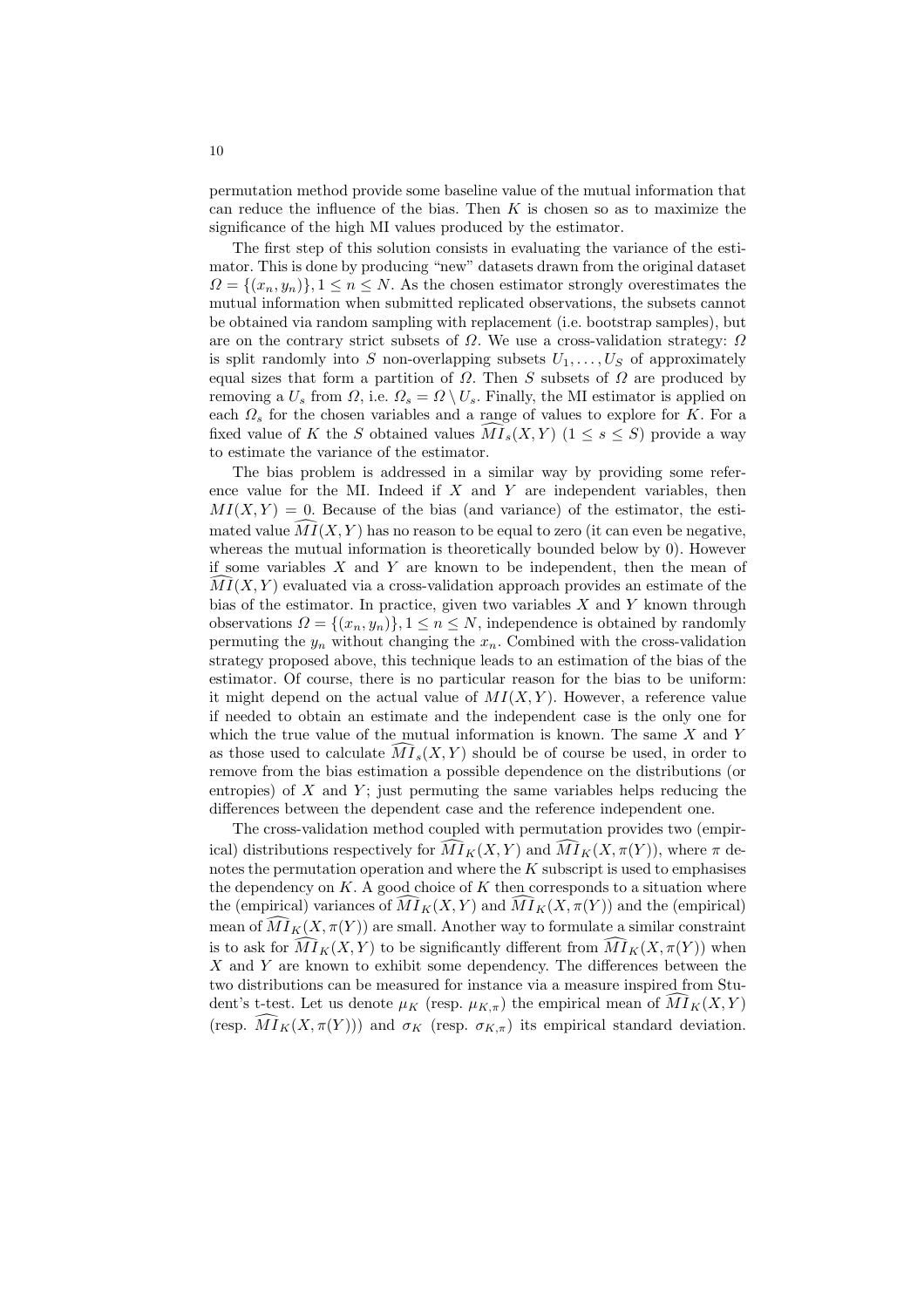Then the quantity

$$
t_K = \frac{\mu_K - \mu_{K,\pi}}{\sqrt{\sigma_K^2 + \sigma_{K,\pi}^2}}\tag{18}
$$

measures the significance of the differences between the two (empirical) distributions (if the distributions were Gaussian, a Student's t-test of difference in the means of the distributions could be conducted). Then one chooses the value of K that maximizes the differences between the distributions, i.e. the one that maximizes  $t_K$ .

The pseudo-code for the choice of  $K$  in the MI estimator is given in Table 1. In practice, the algorithm will be applied to each real valued variable that constitute the  $X$  vector and the optimization of  $K$  will be done along all the obtained  $t_K$  values. As  $t_K$  will be larger for relevant variables than for nonrelevant ones, this allows to discard automatically the influence of non-relevant variables in the choice of K.

```
Inputs \Omega = \{(x_n, y_n)\}, 1 \leq n \leq N the dataset
         K_{\text{min}} and K_{\text{max}} the range where to look for the optimal KS the cross-validation parameter
Output the optimal value of KCode Draw a random partition of \Omega into S subsets U_1, \ldots, U_Swith roughly equal sizes
         Draw a random permutation \pi of \{1, \ldots, N\}For K \in \{K_{\min}, \ldots, K_{\max}\}\For s \in \{1, \ldots, S\}compute mi[s] the estimation of the mutual information
                      MI(X, Y) based on \Omega_s = \Omega \setminus U_scompute mi_\pi[s] the estimation of the mutual information
                      MI(X, \pi(Y)) based on \Omega_s = \Omega \setminus U_swith the permutation \pi applied to the y_iEndFor
              Compute \mu_K the mean of mi[s] and \sigma_K its standard deviation
              Compute \mu_{K,\pi} the mean of mi_{\pi}[s] and \sigma_{K,\pi} its standard deviation
              Compute t_K = \frac{\mu_K - \mu_{K,\pi}}{\sqrt{\sigma^2 + \sigma^2}}\sigma_K^2 + \sigma_{K,\pi}^2EndFor
         Return the smallest K that minimises t_K on \{K_{\min},\ldots,K_{\max}\}
```
Table 1. Pseudo-code for the choice of  $K$  in the mutual information estimator

To test the proposed methodology, a dataset is generated as follows. Ten features  $X_i, 1 \leq i \leq 10$  are generated from a uniform distribution in [0, 1]. Then, Y is built according to

$$
Y = 10\sin(X_1X_2) + 20(X_3 - 0.5)^2 + 10X_4 + 5X_5 + \epsilon,
$$
\n(19)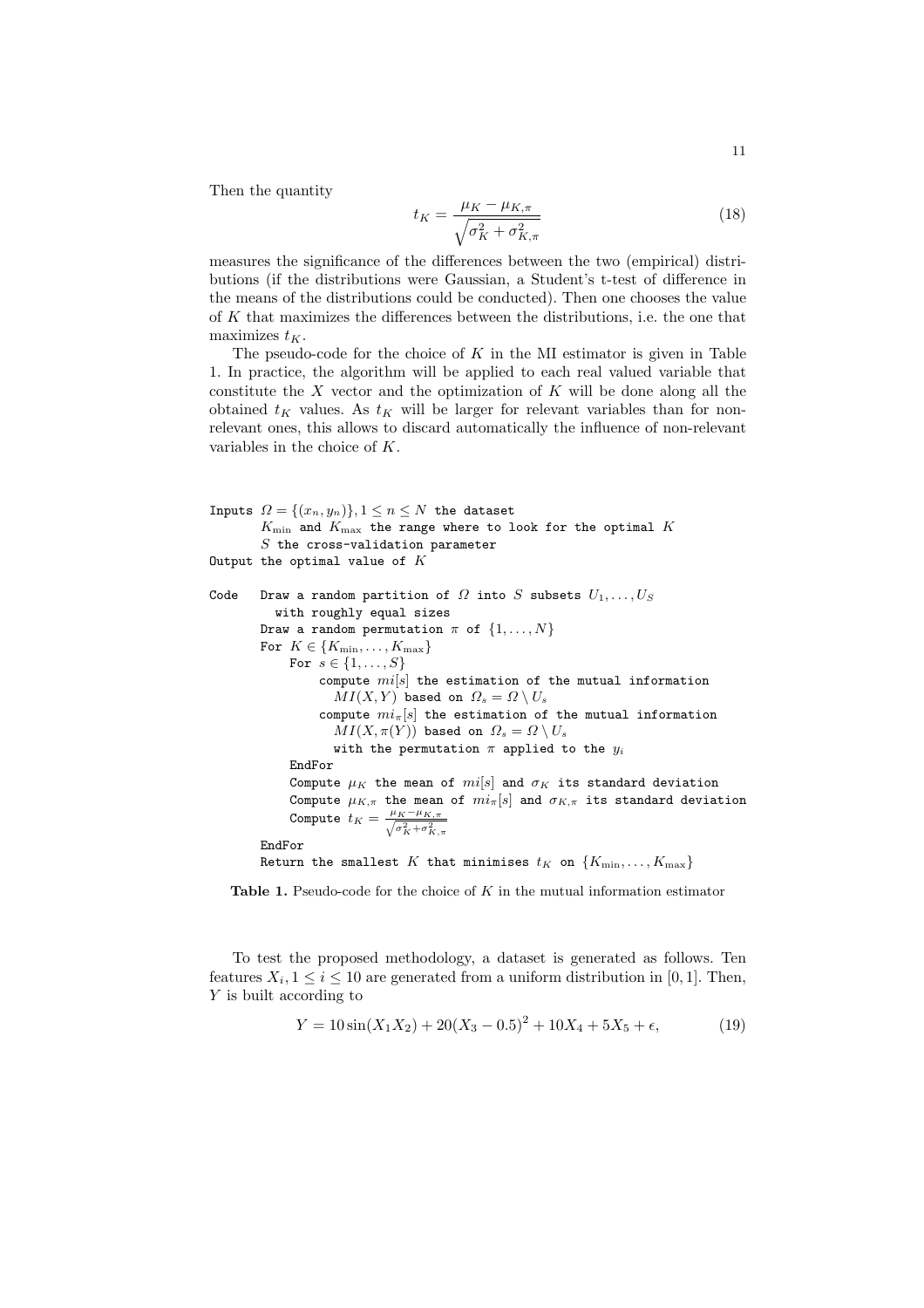

Fig. 1. Values of  $t_K$  for  $MI(X_4, Y)$  (see text for details)

where  $\epsilon$  is a Gaussian noise with zero mean and unit variance. Note that variables  $X_6$  to  $X_{10}$  do not enter into equation (19); they are independent from the output Y. A sample size of 100 observations is used and the CV parameter is  $S = 20$ . When evaluating the MI between Y and a relevant feature (for example  $X_4$ ), a  $t_K$  value is obtained for each value of K, as shown on Figure 1. Those values summarize the differences between the empirical distributions of  $\widehat{MI}_K(X_4, Y)$ and of  $\widehat{MI}_K(X_4,\pi(Y))$  (an illustration of the behaviour of those distributions is given in Figure 2). The largest  $t_K$  value corresponds to the smoothing parameter K that best separates the distributions in the relevant and permuted cases (in this example the optimal  $K$  is 10).

### 4.2 Stopping criterion

As mentioned above, stopping the greedy forward or forward-backward procedure when the estimated MI decreases is not sound or theoretically justified. A better idea is to measure whether the addition of a feature to the already selected set increases significantly the MI, compared to a situation where a non-relevant feature is added, again in the same settings i.e. keeping the same distribution for the potentially relevant variable and the non-relevant one.

This problem is similar to the previous one. Given a subset of already selected variables S, a new variable  $X_{st}$  is considered significant if the value of  $MI(S \cup$  $X_{st}$ , Y) significantly differs from the values generated by  $MI(S \cup \pi(X_{st}), Y)$ ,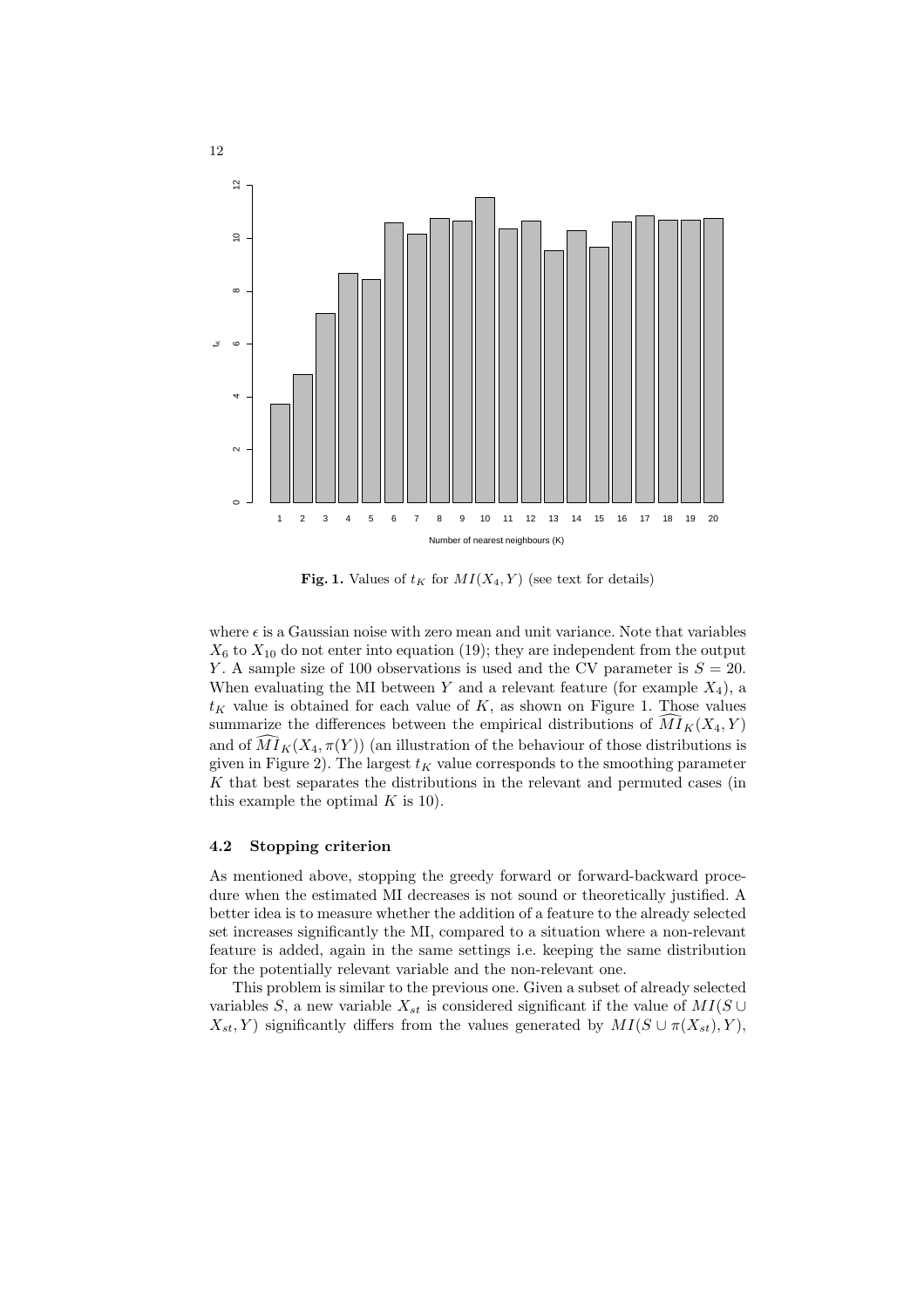

Fig. 2. Boxplots for the distributions of  $\widehat{MI}_K(X_4, Y)$  (top) and of  $\widehat{MI}_K(X_4, \pi(Y))$ (bottom) as a function of K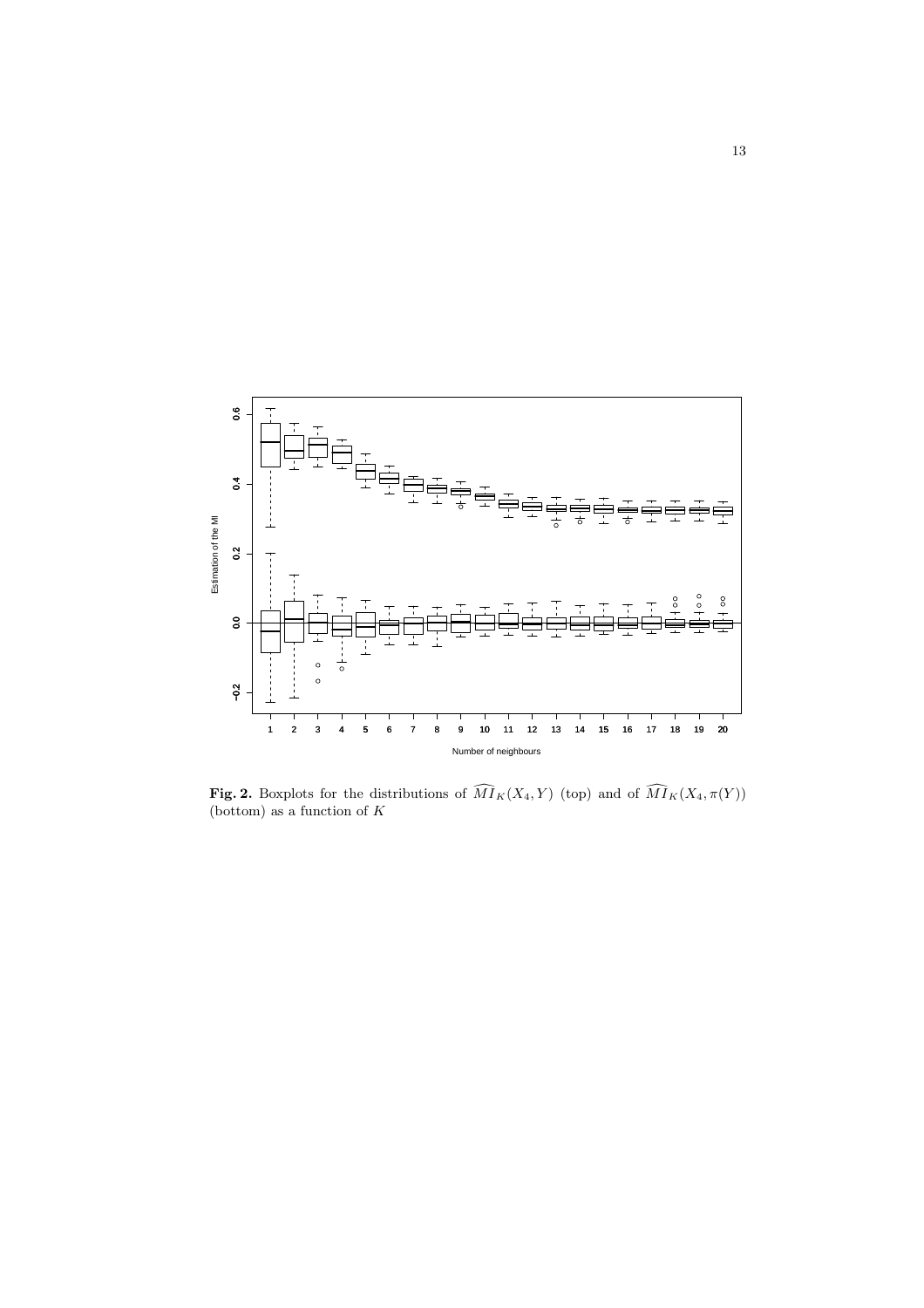where  $\pi$  is a random permutation. In practice, one generates several random permutation and counts the number of times that  $MI(S \cup \pi(X_{st}), Y)$  is higher than  $MI(S \cup X_{st}, Y)$ . This gives an estimate of the p-value of  $MI(S \cup X_{st}, Y)$ under the null hypothesis that  $X_{st}$  is independent from  $(S, Y)$ . A small value means that the null hypothesis should be rejected and therefore that  $X_{st}$  brings significant new information about  $Y$ . The pseudo-code for the proposed algorithm is given in Table 2.

It should be noted that the single estimation of  $MI(S \cup X_{st}, Y)$  could be replaced by a cross-validation based estimate of the distribution of this value. The same technique should then be used in the estimation of the distribution of  $MI(S \cup \pi(X_{st}), Y).$ 

```
Inputs \Omega = \{(x_n, y_n)\}, 1 \le n \le N the dataset
        P the number of permutations to compute
        the subset S of currently selected variables
       the candidate variable X_{st}Output a p-value for the hypothesis that the variable is useless
Code Compute ref the value of MI(S \cup X_{st}, Y)Initialise out to 0
       For p \in \{1, \ldots, P\}Draw a random permutation \pi_p of \{1, \ldots, N\}If MI(S \cup \pi_p(X_{st}), Y) \geq ref then
                increase out by 1
            EndIf
       EndFor
       Return out/P
```
Table 2. Pseudo-code for the choice of the stopping criterion for the greedy procedure

To illustrate this method, 100 datasets are randomly generated according to equation  $(19)$ . For each dataset, the optimal value of K for the MI estimator is selected according to the method proposed in Section 4.1. Then a forward procedure is applied and stopped according to the method summarized in Table 2 (with a significance threshold of 0.05 for the p-value). As it can be seen from Table 3, in most cases 4 or 5 relevant features are selected by the procedure (5 is the expected number, as  $X_6$  to  $X_{10}$  are not linked with Y). Without resampling, by stopping the forward procedure at the maximum of mutual information, in most cases only 2 (45 cases) and 3 (33 cases) features are selected. This is a consequence of the fact that when looking only to the value of the estimated MI at each step, the estimation is made in spaces of increasing dimension (the dimension of  $X$  is incremented at each step). It appears that in average the estimated MI decreases with the dimension, making irrelevant the comparison of MI estimations with feature vectors of different dimensions.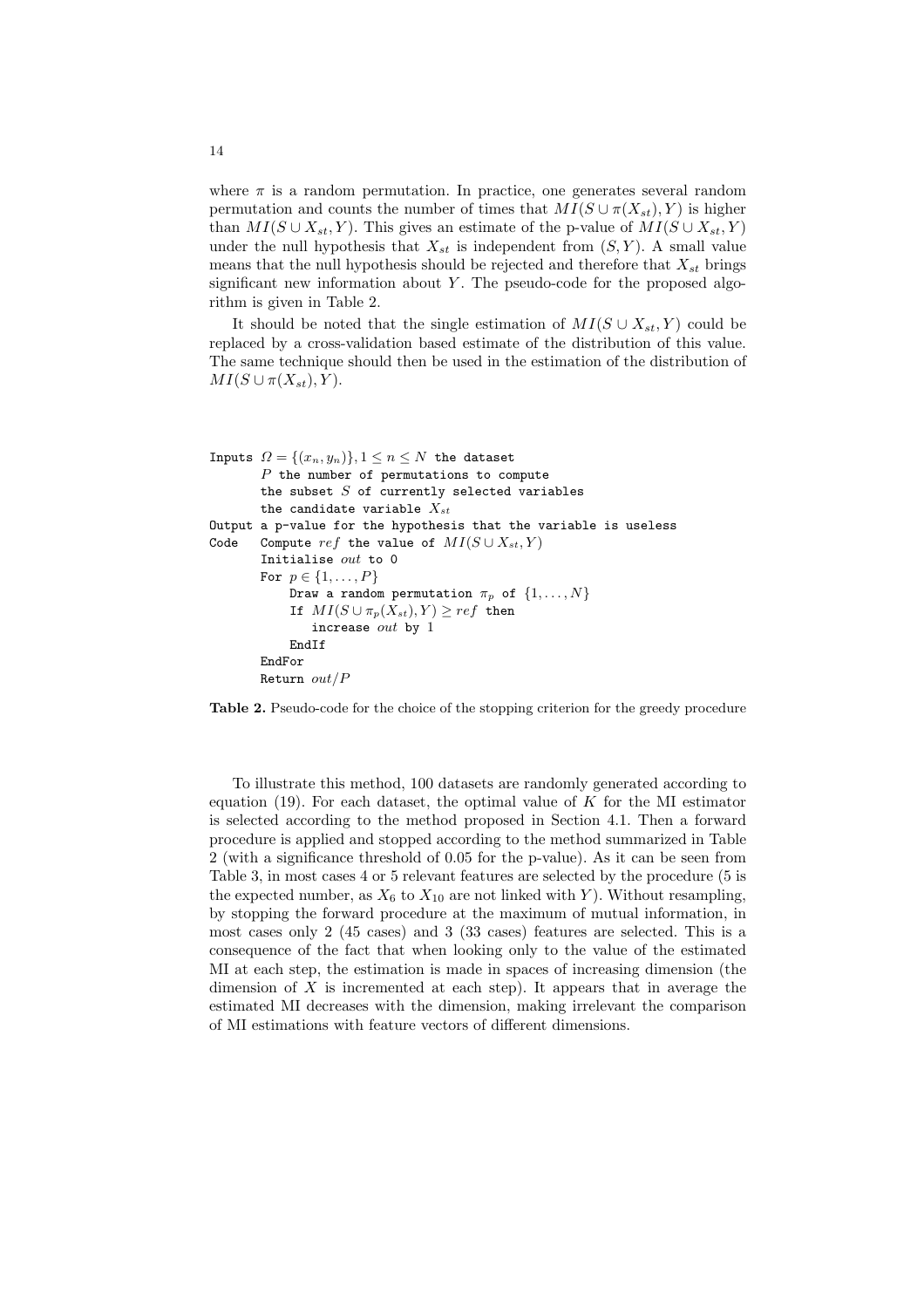| Number of features 1 2 3 4 5 6              |  |                |  |  |
|---------------------------------------------|--|----------------|--|--|
| Percentage                                  |  | 0 1 12 52 29 6 |  |  |
| <b>Table 3.</b> Number of selected features |  |                |  |  |

More experiments on the use of resampling to select  $K$  and to stop the forward procedure may be found in [5].

### 4.3 Clustering by rank correlation

In some problems and applications, the number of features that are relevant for the prediction of variable  $Y$  may be too large to afford the above described procedures. Indeed, as detailed in the previous sections, the estimator of mutual information will fail when used on too high-dimensional variables, despite all precautions that are taken (using an efficient estimator, avoiding a backward procedure, using estimator results on a comparative basis rather than using the rough values, etc.).

In this case, another promising direction is to cluster features instead of selecting them [9, 3]. Feature clustering consists in grouping features in natural clusters, according to a similarity measure: features that are similar should be grouped in a single cluster, in order to elect a single representative from the latter. This is nothing else than applying to features the traditional notion of clustering usually applied to objects. For example, all hierarchical clustering methods can be used, the only specific requirement being to define a measure of similarity between features. Once the measure of similarity is defined, the clustering consists in selecting the two most similar features and replacing them by a representative. Next, the procedure is repeated on the remaining initial features and representatives.

The advantage of feature clustering with respect to the procedure based on the mutual information between a group of features and the output, as described above, is that the similarity measure is only used on two features (or representatives) at each iteration. Therefore the problems related to the increasing dimensionality of the feature sets is completely avoided. The reason behind this advantage is that in the first case the similarity is measured between a set of features and the output, while in the clustering the similarity is measured between features (or their representatives) only. Obviously, the drawback is that the variable  $Y$  to predict is no more taken into account.

In order to remedy to this last problem, a new conditional measure of similarity between features is introduced. Simple correlation or mutual information between features could be used, but will not take the information from Y into account. However, based on the idea of Kraskov's estimator of Mutual Information, one can define a similarity measure that takes Y into account, as follows [4].

Let  $X_1$  and  $X_2$  the two features whose similarity should be measured. The idea is to measure if  $X_1$  and  $X_2$  contribute similarly, or not, to the prediction of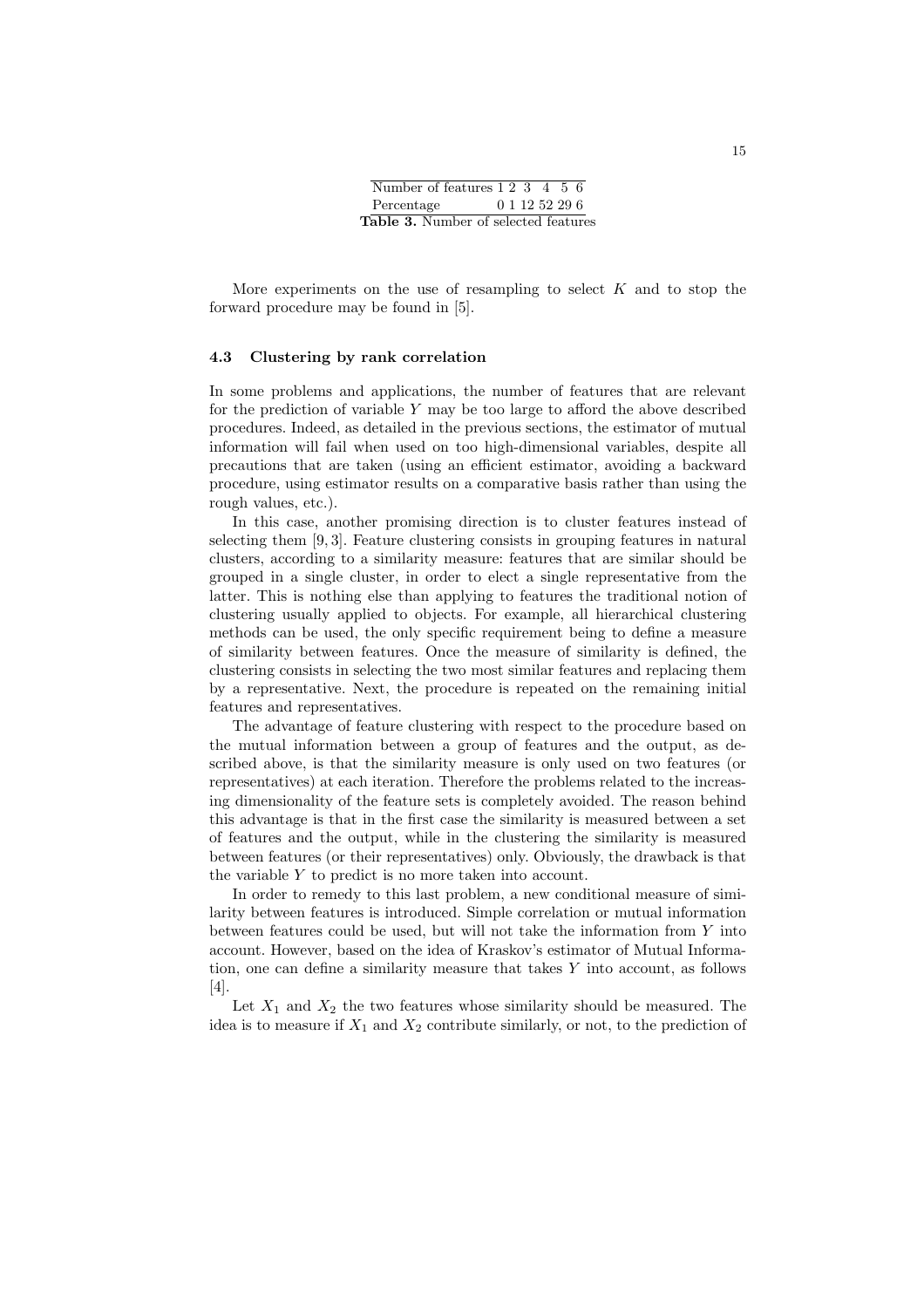Y. Let  $\Omega = z_n = (x_{1n}, x_{2n}, y_n), 1 \le n \le N$  the sample set; other features than  $X_1$  and  $X_2$  are discarded from the notation for simplicity. For each element n, we search for the nearest neighbor according to the Euclidean distance in the joint  $(X_1, Y)$  space. Let we denote this element by its index m. Then, we count the number  $c1_n$  of elements that are closer from element n than element m, taking only into account the distance in the  $X_1$  space. Figure 4.3 shows such elements.  $c1_n$  is a measure of the number of local false neighbors, i.e. elements that are neighbors according to  $X_1$  but not according to  $(X_1, Y)$ . If this number if high, it means that element  $n$  can be considered as a local outlier in the relation between  $X_1$  and Y.



Fig. 3. Identification of neighbors in  $X_1$  that are not neighbors in  $(X_1, Y)$ .

The process is repeated for all elements n in the sample set, and resulting  $c1_n$ values are concatenated in a  $N$ -dimensional vector  $C1$ . Next, the same procedure is applied with feature  $X_2$  instead of  $X_1$ ; resulting  $c2_n$  values are concatenated in vector C2.

If features  $X_1$  and  $X_2$  carry the same information to predict Y, vectors C1 and C2 will be similar. On the contrary, if they carry different yet complementary information, vectors C1 and C2 will be quite different. Complementary information can be for example that  $X_1$  is useful to predict Y in a part of its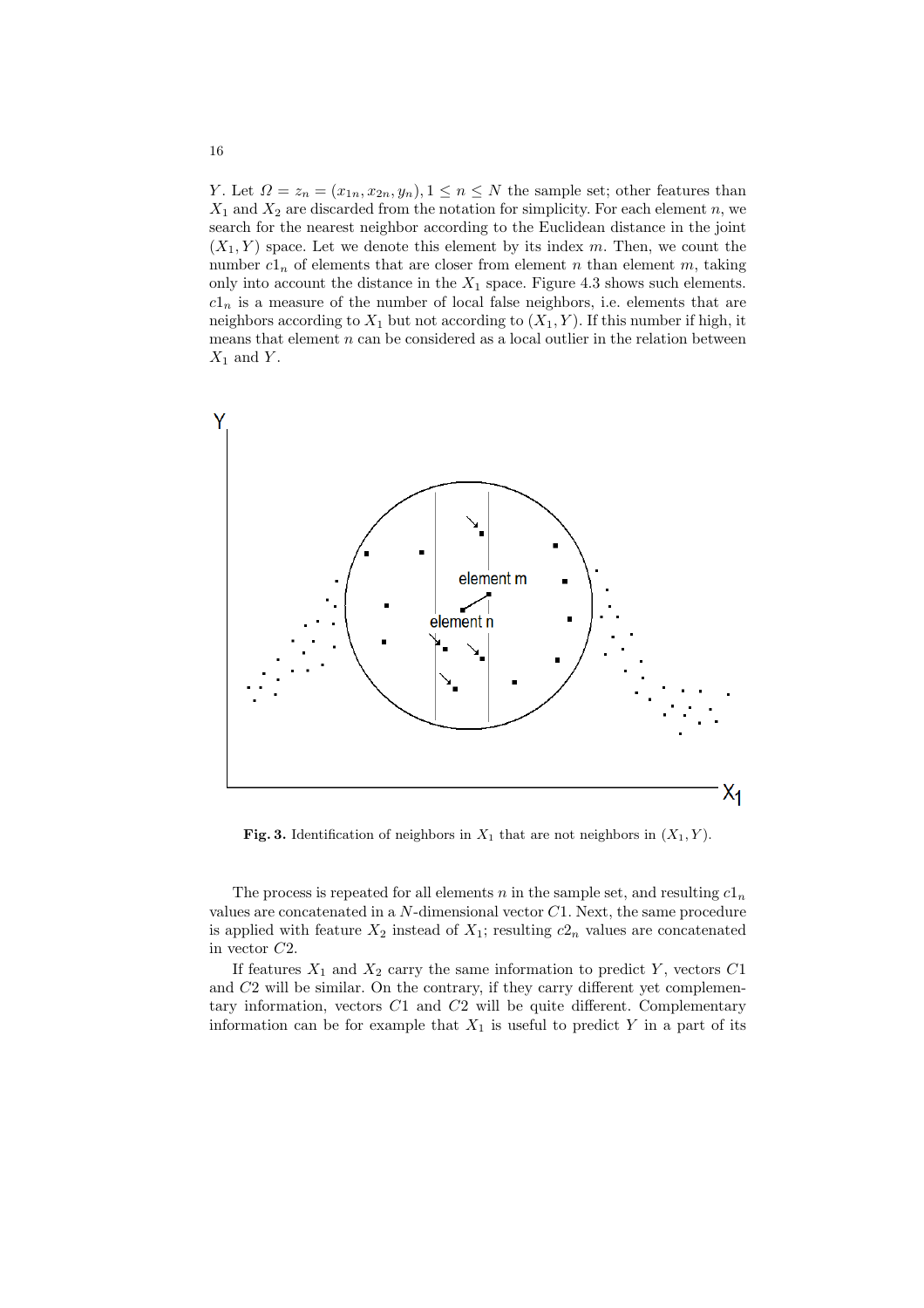range, while  $X_2$  plays a similar role in another part of the range. As the  $c1_n$ and  $c2_n$  vectors contain local information in the  $(X_1, Y)$  (respectively  $(X_2, Y)$ ) relation, vectors  $C1$  and  $C2$  will be quite different in this case. For these reasons, the correlation between  $C1$  and  $C2$  is a good indicator of the similarity between  $X_1$  and  $X_2$  when these features are used to predict Y. This is the similarity measure that is used in the hierarchical feature clustering algorithm.

In order to illustrate this approach, it is applied to two feature clustering problems where the number of initial features is large. Analysis of (infrared) spectra is a typical example of such problem. The first dataset, Wine citewine, consists in 124 near-infrared spectra of wine samples, for which the concentration in alcohol has to be predicted from the spectra. Three outliers are removed, and 30 spectra are kept aside for test. The second dataset is the standard Tecator benchmark [1]; it consists of 215 near-infrared spectra of meat samples, 150 of them being used for learning and 65 for test. The prediction model used for the experiments is Partial Least Squares Regression (PLSR); the number of components in the PLSR model is set by 4-fold cross-validation on the training set. Three experiments are conducted on each set: a PLSR model on all features, a PLSR model on traditional clusters built without using  $Y$ , and a PLSR model built on clusters defined as above. The results are shown in Table 4.3; the Normalized Mean Square Error (NMSE) on the test set is given, together with the number of features or clusters.

Table 4. Results of the feature clustering on two spectra datasets

|              | without clustering clustering without $Y$ clustering with $Y$ |             |
|--------------|---------------------------------------------------------------|-------------|
|              | Wine $NMSE = 0.00578$ $NMSE = 0.0111$ $NMSE = 0.00546$        |             |
| 256 features | 19 clusters                                                   | 33 clusters |
|              | Tecator $NMSE = 0.02658$ $NMSE = 0.02574$ $NMSE = 0.02550$    |             |
| 100 features | 17 clusters                                                   | 8 clusters  |

In both cases, the clustering using the proposed method (last column) performs better than a classical feature clustering, or no clustering at all. In the Tecator experiment, the advantage in terms of performances with respect to the non-supervised clustering is not significant; however, in this case, the number of resulting clusters is much smaller in the supervised case, which reaches the fundamental goal of feature selection, i.e. the ability to build simple, interpretable models.

# 5 Conclusion

Feature selection in supervised regression problems is a fundamental preprocessing step. Feature selection has two goals. First, similarly to other dimension reduction techniques, it is aimed to reduce the dimensionality of the problem without significant loss of information, therefore acting against the curse of dimensionality. Secondly, contrarily to other approaches where new variables are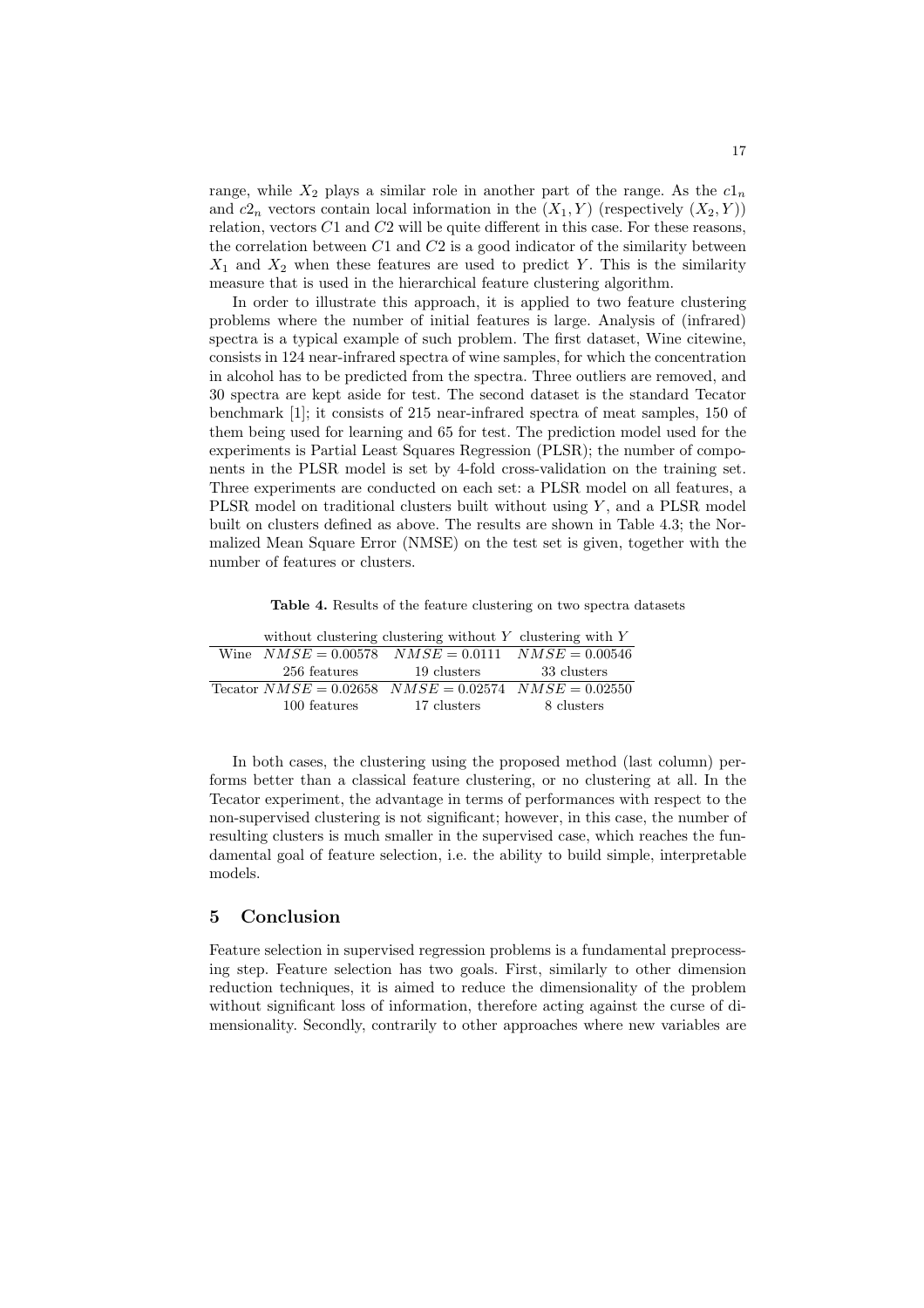built from the original features, feature selection helps to interpret the resulting prediction model, by providing a relevance measure associated to each original feature.

Mutual Information (MI), a concept borrowed from information theory, can be used for feature selection. The MI criterion is used to test the relevance of subsets of features with respect to the prediction task, in a greedy procedure. However, in practise, the MI theoretical concept needs to be estimated. Even if efficient estimators exist, they still suffer from two drawbacks: their performances decrease with the dimension of the feature subsets, and they need to set a smoothing parameter (for example  $K$  in a  $K$ -nearest neighbors based estimator).

In addition, when embedded in a forward selection procedure, the MI does not provide any stopping criterion, at least in theory. Standard practice to stop the selection when the estimation of the MI begins to decrease exploits in fact a limitation of the estimator itself, without any guarantee that the algorithm will indeed stop when no further feature has to be added.

This chapter shows how to cope with these three limitations. It shows how using resampling and permutations provides first a way to compare MI values on a sound basis, and secondly a stopping criterion in the forward selection process.

In addition, when the number of relevant features is high, there is a need to avoid using MI between feature sets and the output, because of the too high dimension of the feature sets. It is also shown how to cluster features by a similarity criterion used on single features. The proposed criterion measures whether two features contribute identically or in a complementary way to the prediction of  $Y$ ; the measure is thus supervised by the prediction task.

These methodological proposals are shown to improve the results of a feature selection process using similarity measures based on Mutual Information.

# References

- 1. C. Borggaard and H. Thodberg. Optimal minimal neural interpretation of spectra. *Analytical Chemistry*, 64:545–551, 1992.
- 2. T. Cover and J. Thomas. *Elements of Information Theory*. Wiley, New York, 1991.
- 3. G. V. Dijck and M. M. V. Hulle. Speeding up the wrapper feature subset selection in regression by mutual information relevance and redundancy analysis. In *Submitted to ICANN 2006: International Conference in Aritificial Neural Networks, held in Athens, Greece, in September 2006*, pages 31–40, 2006.
- 4. D. Franois, C. Krier, F. Rossi, and M. Verleysen. Estimation de redondance pour le clustering de variables spectrales. In *Agrostat2008, 10mes journes Europennes Agro-industrie et Mthodes statistiques*, pages 55–61, Louvain-la-Neuve (Belgium), 2008.
- 5. D. Franois, F. Rossi, V. Wertz, and M. Verleysen. Resampling methods for parameter-free and robust feature selection with mutual information. *Neurocomputing*, 70(7-9):1265–1275, 2007.
- 6. M. N. Goria, N. N. Leonenko, V. V. Mergel, and P. L. N. Inverardi. A new class of random vector entropy estimators and its application in testing statistical hypotheses. *Journal of Nonparametric Statistics*, 17(3):277–297, 2005.